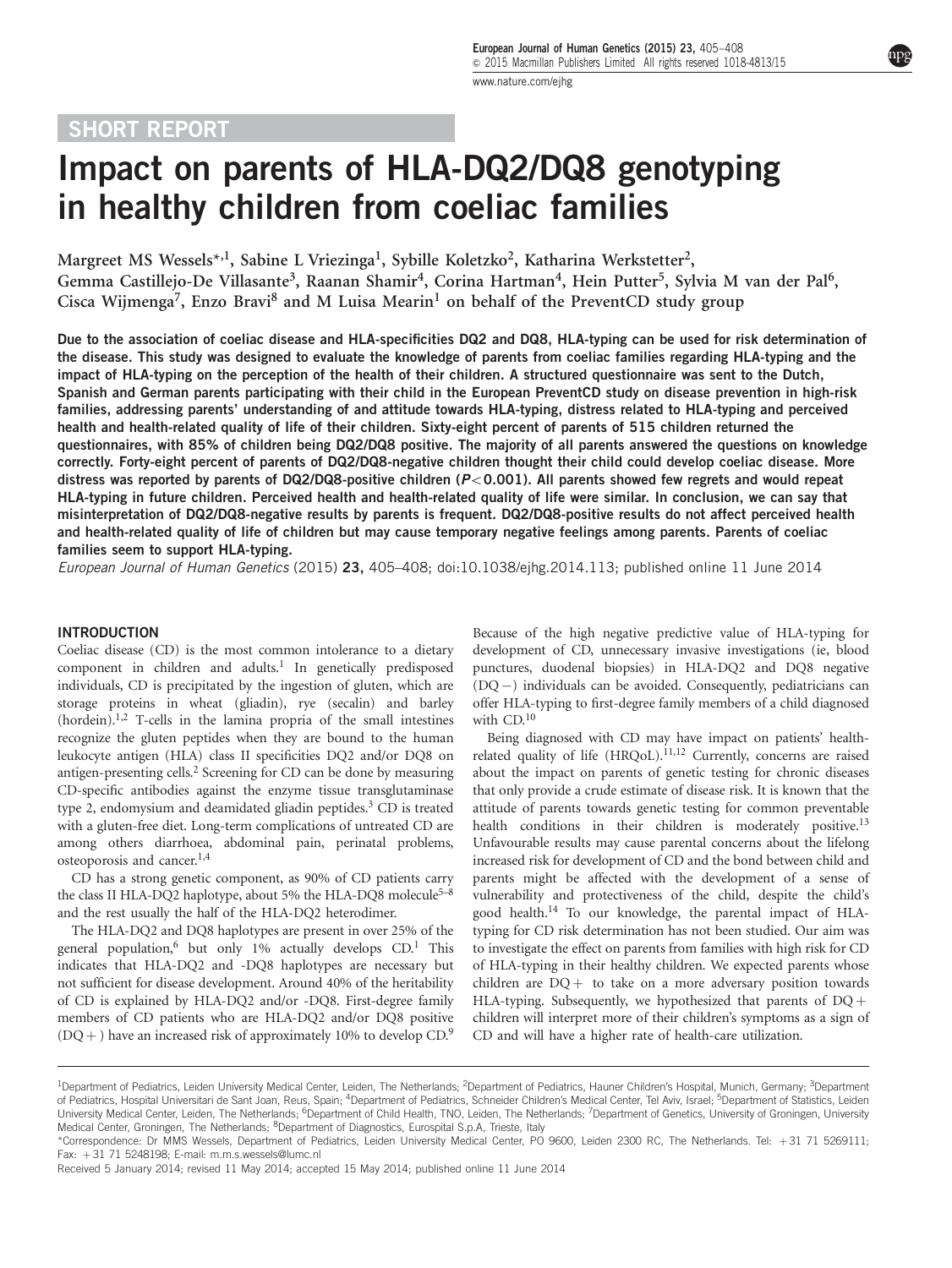language after receiving the HLA-typing results. Parents of children who had developed CD before sending the questionnaire were not invited to participate. Parents attending the hospital in Israel with their PreventCD participating children were also asked to complete the questionnaire. As no information could be obtained about the Israeli participation rate, the results on these children and parents were not used in the main analysis.

For this descriptive study, we took advance of the Dutch, Spanish (Reus) and German cohorts of the ongoing European family study investigating the prevention of CD, PreventCD [\(www.preventcd.com\)](www.preventcd.com). The PreventCD study investigates the possibility of reducing the frequency of CD by introducing small quantities of gluten to infants, between 4 and 6 months of age, preferably while they are being breast-fed. In families with a diagnosed CD member, newborns were HLA-typed shortly after birth, and if they were positive for HLA-DQ2, DQ8 or half of the DQ2 allele, they were considered HLA-DQ + and included in the study (hereafter referred to as PreventCD children).<sup>15</sup> After informing the parents, the result of the HLA-typing was sent as a letter with an individual risk score: no risk if  $DQ-$ , 10% risk if  $DQ+$ . In addition, HLA-typing was offered to parents and siblings of the PreventCD children. For this study, the parents were asked to fill in a questionnaire in their native

Impact of HLA-DQ2/DQ8 genotyping in coeliac disease

MMS Wessels et al

#### **Questionnaires**

Most questions were weighed on a Likert scale.

<span id="page-1-0"></span>SUBJECTS AND METHODS

Parents' knowledge on HLA-typing for CD was assessed by the following true–false questions: 1. All children who have HLA-DQ2 and/or DQ8 will develop CD (incorrect) and 2. A healthy person can be a carrier of HLA-DQ2 and/or DQ8 (correct). Good knowledge was defined as answering both correctly. To assess parents' understanding of the HLA-typing results of their child, they were asked to evaluate its risk to develop CD.

As there was no HLA-Impact questionnaire available, we constructed one consisting of a form based on validated questionnaires concerning genetic testing for hereditary blood diseases<sup>16</sup> and cystic fibrosis.<sup>17</sup> The attitude of the parents towards HLA-typing was evaluated by asking them about the reliability, possible regrets and whether they would consider HLA-typing in case they would have another child. Furthermore, parents rated the information they received on HLA-typing on a scale from 1 ('very bad') to 10 ('excellent'). Parents' behaviour after receiving the HLA-typing results of their children was assessed by the frequency of discussing the results with friends or family and by the methods used to get additional information on HLA-typing, for example, internet, patient association and so on. Parental feelings after receiving the HLA-results were assessed by five questions concerning the degree of worries, anxiety, unhappiness, reassurance, and relieve. A total score reflecting these feelings (min. 0–max. 5, high score indicating positive feelings) was calculated. To assess the parental mood in the week before the questionnaire, we used a four-item Hospital Anxiety and

Depression Scale (HADS)[18](#page-3-0) subscale, a high score corresponding with a positive mood. Internal consistency for all scales was evaluated with Cronbach's alpha.

Perceived health of the children was assessed by questions about the frequency of diarrhoea, vomiting, abdominal distension, constipation and fatigue in their child in the past 3 months. Parents were asked about the concerns about their children's health, and how often their children had been ill in comparison with other children. The health-care utilization was assessed by the frequency of medical visits of the child during the past month. Frequent consultation was defined as  $\geq$  2 visits monthly.

HRQoL of the children was evaluated with the validated TNO-AZL Preschool Children Quality of Life Questionnaire (TAPQOL) 43-item version.<sup>[19](#page-3-0)</sup>

#### Data management and analysis

Parents in the Netherlands, Spain and Germany received an e-mail with an invitation to participate accompanied by a personal digital code, which gave access to the online questionnaire. A paper version was also available if requested. They were also asked to fill in the questionnaire about their HLAtyped children not participating in PreventCD but only with regard to the child-specific part. The online questionnaire was designed as a web form in a secure data management application ProMISe, (<www.msbi.nl/promise>), with automatic data export to the Statistical Package for Social Sciences (SPSS) version 20.0 (IBM, New York, NY, USA).

Scale reliability of the HADS items and the negative feelings after receiving the HLA-typing result were calculated with SPSS. For statistical analysis of the HLA-Impact questionnaire, the Pearson's Chi-square test for trend, the unpaired t-test, Kruskall–Wallis and Mann–Whitney U test were used where appropriate. For the TAPQOL, a score ranging from 1 to 100 was calculated for every domain, a higher score reflecting a better HRQoL in the relevant scale.[19,20](#page-3-0) Due to abnormal distribution of the TAPQOL results, we used the Mann–Whitney U test for statistical analysis of the results. For each questionnaire item, a difference was found significant if  $P < 0.05$ .

This study was approved by the Medical Ethics Committees of all the participating centers.

#### **RESULTS**

The characteristics of the participating children and parents are presented in Table 1. The age, sex, parent completing the questionnaire, parental educational level and time between receiving the HLA-typing result and completing the questionnaire were similar among the HLA-negative and -positive children (data not shown).

Both parents of  $DQ$  + and  $DQ$  – children had a good knowledge on HLA-typing in CD (88 and 93%, respectively), and they found

| Table 1 Distribution of characteristics of children and parents and of parental attitude and knowledge of HLA-typing and CD |  |  |  |
|-----------------------------------------------------------------------------------------------------------------------------|--|--|--|
|-----------------------------------------------------------------------------------------------------------------------------|--|--|--|

|                                                                | Netherlands | Germany | Spain    | Total |
|----------------------------------------------------------------|-------------|---------|----------|-------|
| Children $(n)$                                                 | 214         | 181     | 91       | 486   |
| Participation (%)                                              | 85          | 62      | 59       | 72    |
| Age children (mean, years)                                     | 3.2         | 4.1     | $5.0**$  | 3.8   |
| Sex children (% male)                                          | 49          | 53      | 52       | 51    |
| Questionnaire filled in by mother (%)                          | 88          | 89      | 74       | 86    |
| Educational level of parents, high <sup>a</sup> (%)            | 82          | 81      | 65       | 79    |
| Children HLA DQ2 and/or DQ8 positive (%)                       | 86          | 80      | 93       | 85    |
| Time between HLA-result and questionnaire (mean, years)**      | 2.4         | 2.8     | $4.4***$ | 2.8   |
| Knowledge of HLA-typing: both questions answered correctly (%) | $97**$      | 87      | 92       | 92    |
| No regrets about HLA-typing (%)                                | 98          | 100     | 97       | 99    |
| Parents would repeat HLA-typing in future children (%)         | 98          | 97      | 94       | 97    |
| Perception of given information about HLA-typing as good (%)   | 89          | 86      | 67       | 85    |
| Searched for extra information about HLA-typing (%)            | 31          | 38      | 39       | 34    |

\*\*P<0.05.<br><sup>a</sup>Defined as: low – vocational education; intermediate – General Certificate of Secondary Education (GCSE)/A-level; high – (under)graduate/postgraduate.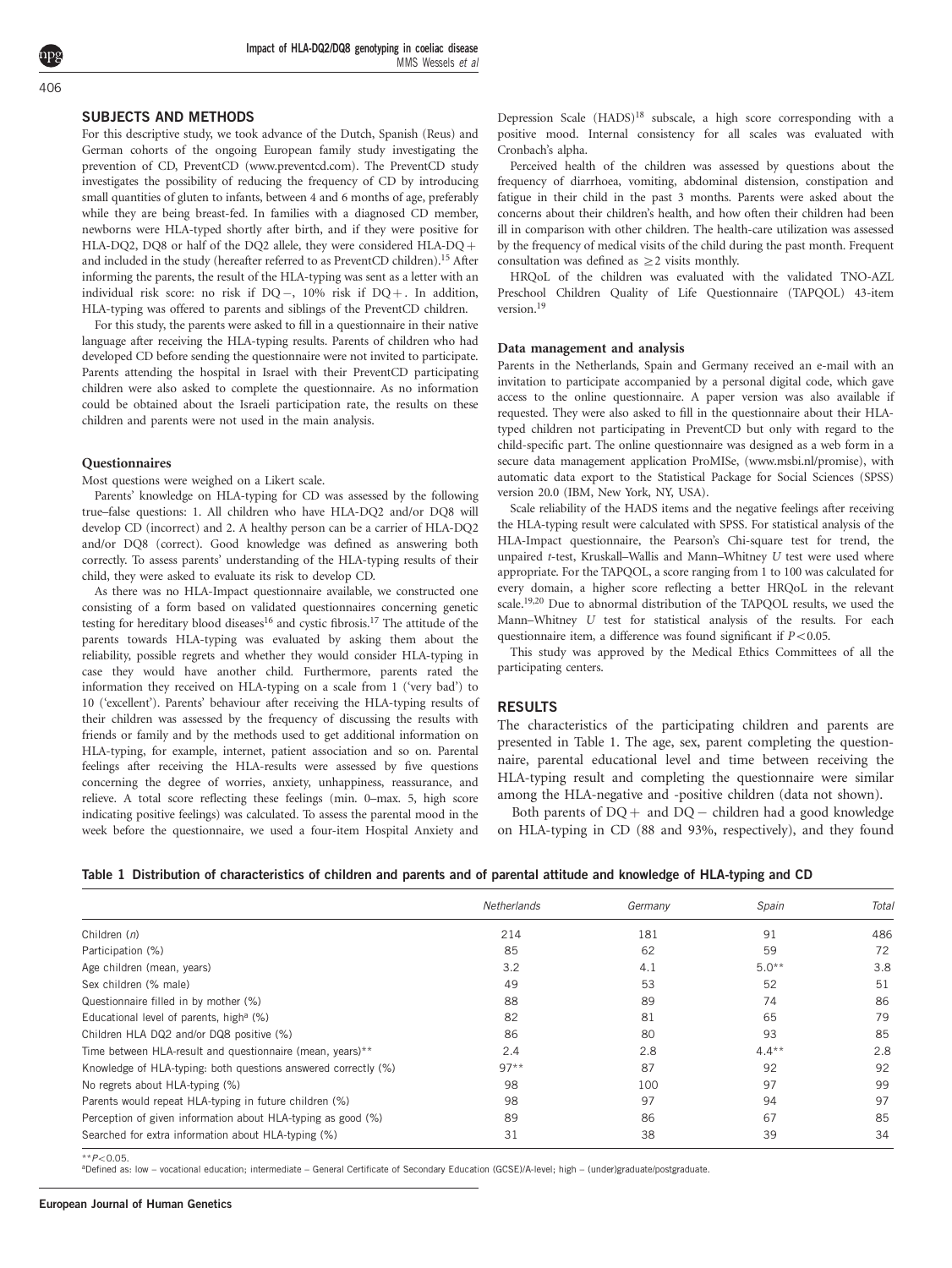HLA-typing a 'reliable' test (88 and 93%, respectively). However, when asked about the chance of their own child to develop CD according to his/her HLA-typing, 48% of the parents of the DQ children thought their child still had a chance to develop CD (Figure 1). There was no correlation between this perception by the parents and their opinion about the reliability of the HLA-test (data not shown).

No parents of DQ- children had regrets about HLA-typing and all of them would perform HLA-typing in their child if they would have one later on. Likewise, almost all parents of  $DO +$  children (99%) did not regret HLA-typing in their children, and 97% of them wanted HLA-typing in their child if they would have one in the future. The information about the HLA-typing was similarly appreciated by the parents of  $DQ-$  and  $DQ+$  children with scores of 8.1 and 8.0, respectively, on a 1–10 scale. The majority of parents found the information on HLA-typing to be 'sufficient, clear and complete' (76 and 87% of parents of  $DQ$  – and  $DQ$  + children, respectively). Parents who received unfavourable results looked for more information on HLA-typing (38  $vs$  17%,  $P = 0.01$ ), with the Internet mentioned most frequently. HLA-typing results were discussed equally with family and friends in both groups (57 and 67% for DQ – and DQ +, respectively). The knowledge of HLA typing and CD, the attitude towards HLA-typing and the information about it among the different countries is shown in [Table 1](#page-1-0).

Significantly, more negative feelings were reported by parents who received unfavourable HLA results (mean 3.4, SD 0.9) compared with those receiving favourable results (mean 4.6, SD 0.6) ( $P < 0.001$ ). The German parents experienced more negative feelings than the Dutch and Spanish parents in the same situation (mean score 3.0 (SD 0.8) compared with 3.5 (SD 0.7) and 3.7 (SD 1.0), respectively,  $P < 0.001$ ). Stressful feelings of the parents at the time of completing the questionnaire were similar, irrespective of the HLA-typing result, (both groups mean score 3.2; SD 0.7 for favourable and 0.5 for unfavourable result), but in Spain, parents receiving unfavourable results reported more stress than parents in the Netherlands and Germany(mean 2.8 (SD 0.6) vs 3.4 (SD 0.5) and 3.1 (SD 0.5), respectively,  $P < 0.001$ ).

Consultation of a doctor in the month before filling in the questionnaire was reported equally among the  $DQ - (37%)$  and  $DQ + (38%)$  children, with 8% reporting a frequent consultation in both groups. The majority of the parents of  $DQ - (63\%)$  and  $DQ +$ (65%) children found the frequency of illness in their child similar to the one in the general population. However, significantly more



Figure 1 Parental assessment of risk of developing coeliac disease in their child according to HLA-typing results.

parents of  $DQ$  + children (21%) had concerns about their children's health compared with parents of  $DQ -$  children (10%) ( $P = 0.022$ ). When asked about specific health complaints of their children during the 3 months before filling in the questionnaire, these were similarly distributed among the  $DQ -$  and  $DQ +$  children, with diarrhoea in 42 and 48%, respectively, vomiting in 25% in both groups, abdominal distension in 19 and 26%, constipation in 23 and 30% and fatigue in 25 and 32%, respectively. There were no significant differences between the countries regarding the perceived health of the children by their parents (data not shown).

#### **HROoL**

This was analysed in 299 children aged 9 months to 6 years using TAPQOL. HRQoL was similar for all domains in the DQ- and  $DQ$  + children with the exception of a lower score in  $DQ$  + children with regard to the domain concerning problem behaviour.

## **DISCUSSION**

The results of this study, the first to assess the impact of HLA typing on families at risk for the development of CD, show a positive parental perception of HLA-typing in their children and that unfavourable results indicating risk for CD do not lead to a lower HRQoL in their offspring. It also demonstrates that despite good knowledge about HLA-typing for CD, almost 50% of parents of a negative-tested child think that this child has a chance to develop CD. These results are relevant, since over the years, HLA-typing has become more frequently used in the diagnostic process of CD and it is part of the European Society of Pediatric Gastroenterology Hepatology and Nutrition diagnostic guidelines on CD.<sup>10</sup>

The fact that half of the parents of children who tested negative misinterpreted the results of their child is remarkable, as the majority of these parents knew that their child could not participate in PreventCD due to no risk of CD. This pessimistic interpretation by the parents of a favourable result of genetic testing has been reported before after testing for cancer genes in children.<sup>[21](#page-3-0)</sup> One explanation could be the failure of adjustment to the sudden removal of the disease scenario, as it has been found in genetic testing for Huntington disease.<sup>[22](#page-3-0)</sup> The above mentioned misinterpretation of negative HLA findings opens the question whether parents correctly understand the results of HLA-typing for CD and of susceptibility genetic testing in general.[23](#page-3-0) Paradoxical risk interpretation of genetic testing has also been reported in newborn screening for type 1 diabetes[,14](#page-3-0) with 10% of mothers overestimating or underestimating the risk. It is also known that processing statistical information is often difficult for people and that interpretation of results may be dependent on several factors, such as personal and cultural opinions[.24](#page-3-0) This outcome should prompt physicians to make sure that parents understand the results and to improve the way of giving information to the parents, for example, with a short information brochure about genetic testing. This could be helpful, especially as we found that parents who received favourable results were less inclined to look for additional information on HLA-genotyping and CD.

As expected, parents who received unfavourable HLA results experienced more negative feelings. On the other hand, regrets about HLA-typing were scarce and did not influence the parents' willingness to repeat HLA-typing in future children. Our results show that HLAtyping results do not influence the HRQoL of children as perceived by their parents. However, although the overall concern about the health of their children was low, HLA-positive results lead to more parental concerns in general, not being supported by more health-care utilization or specific health complaints in the  $DQ$  group.